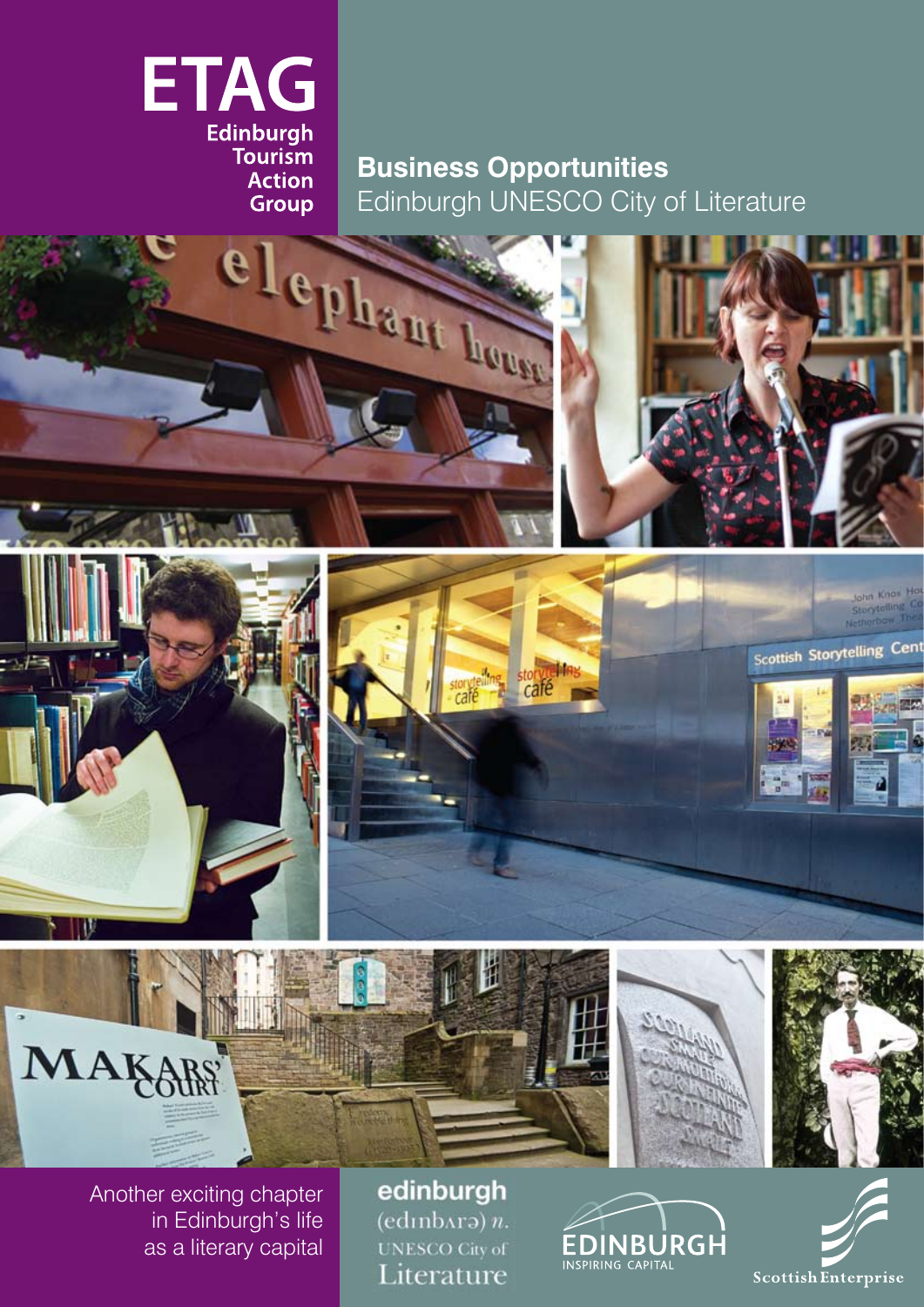#### **Introduction from Robin Worsnop, Chair, Edinburgh Tourism Action Group (ETAG)**

Very few cities can boast a UNESCO designation. Edinburgh has two, recognising its world-class architectural heritage, and its reputation as a city built on books. We know that Edinburgh's biggest tourism asset is the city itself, and there are no better guides than the authors who have been inspired by its streets and buildings. This literary heritage is exemplified through the city's wealth of publishers and print houses and the history of writers who originated here or have been drawn to the city; Robert Burns, James Hogg, JM Barrie, as well as more modern writers such as Ian Rankin and JKRowling.

For many visitors, their first impressions of the city will have been formed by reading about Inspector Rebus or 44 Scotland Street, each showing a very different vision of Edinburgh. Their creators' inspirational writing reveals a city of many different layers and can be used to encourage visitors to get off the wellworn tourist routes to explore the many nooks and crannies of the city.

We're a charity, a tiny outfit of two (twa even) plus a team of gallus helping hands. We're enthusiasts and story-lovers, fuelled by passion, hot chocolate, the odd dram and a bit of money. We're fleet of foot, birlin' with ideas (our own and a host of partners) and always ready to listen. We live and breathe our literary city and have access to all sorts of folk and things that **can make your life easier.** 

This guide offers you ideas and tips on how to introduce new literary-based tourism opportunities. The guide will help you discover how to gain competitive advantage by using Edinburgh's City of Literature status, and how you can work with City of Literature to grow your business and enhance the quality of your visitor experience.

#### **Introduction from Ali Bowden, Director, City of Literature Trust**

Getting to know the City of Literature can be a pretty daunting task. There are just so many books, storytellers, poets, authors, statues, libraries, museums, tours, bookshops and festivals (the world's largest and tiny wee ones) throughout the year and events every week to suit all tastes, ages and pockets.

How do you make all this relate to your business, tell visitors about it and get some more customers through the door?

#### It's all ok, just give us a bell.

But above all, we're doers. We've pulled off some great projects and our dreams bubble with all the possibilities Edinburgh presents. We've been called 'sonsie ninjas' but can't remember what time of night that was or by whom. But we'll wear that, for it's one of the best jobs in the world celebrating the life, stories and history of one of the greatest cities in the world.

- Think of how you can work with City of Literature Trust to develop packages, create offers and joint marketing activities to grow your business.
- Find inspiration and ideas to help you attract visitors and improve their experience of literary Edinburgh at **www.cityofliterature.com**

#### **Business Opportunities** Edinburgh UNESCO City of Literature

Visitors can sit in the very cafés where Harry Potter was written (Nicolson's Café, now the Spoon Café Bistro, and The Elephant House ) or see JK Rowling's handprints at the City Chambers

# **1. Introduction**

- 1. Introduction
- 2. What is a UNESCO City of Literature?
- 3. What is Literary Tourism and
- how can you benefit?
- 4. Case Studies
- 5. Taking the next step
- 6. Links and other resources

# **Contents**

Ian Rankin,

UK's best-selling crime writer.

The thriving cultural hub that is Edinburgh has always captured the imagination of residents and visitors alike. Buildings abound with stories of links to famous novels or of the vibrant literary scene.

This guide is for all tourism businesses located in and around Edinburgh to help you think about how you can create new business opportunities, make a real impact and grow your business around Edinburgh's literary connections.

Edinburgh is the world's top literary city. Some of the world's most famous and well-loved authors have either lived or been inspired here. The evidence is all around you. From railway station and football team names taken from novels to the world's largest monument to an author, Edinburgh's literary heritage courses like a life force through every street and close.

Scotland's Capital has acted as a muse to poets, storytellers and authors for centuries, from Robert Burns to Ian Rankin. It has provided the inspiring and creative environment to help bring characters like Sherlock Holmes, Dr Jekyll and Mr Hyde, Inspector Rebus and Harry Potter into the world.

Edinburgh was the birthplace of Scottish printing in 1508, is a centre of publishing, hosts the world's biggest book festival and in 2004 was designated the world's first UNESCO City of Literature.

The city is also home to The Writers' Museum, The National Library of Scotland, the Scottish Poetry Library, a Storytelling Centre and the Scottish Book Trust, a national agency supporting readers and writers. Tributes, statues and plaques commemorate literary heroes throughout the city.

 However, Edinburgh is very much a living literary city. Visitors can feel the magic **Figure 2018** over coffee or lunch where Harry Potter came to life or savour a pint where Scotland's greatest poets used to meet. There are plenty of guided tours on offer, from Rebus and Trainspotting tours to the award-winning Literary Pub Tour, where

the drinks and words really do flow.

## IDEAS TO TRY

**JK ROWLING** 

#### LITERARY GEMS

**We've unearthed some intriguing curiosities, fascinating stories and unusual facts about Edinburgh's literary heritage which will be of interest to your visitors. You'll find these Literary Gems throughout the guide.**

LITERARY GEM No.1

**Edinburgh's Literature Quarter** The 'Literature Quarter' is right in the heart of the Old Town and encompasses the Scottish Poetry Library, Scottish Storytelling Centre, Scottish Book Trust, Canongate Books, The Writers' Museum, Makars' Court and the National Library of Scotland.

*"This city whispers: come, look at me, listen to the beating of my heart. I am the place you have seen in dreams, I am a stage for you to play upon. I am Edinburgh."*

ALEXANDER MCCALL SMITH

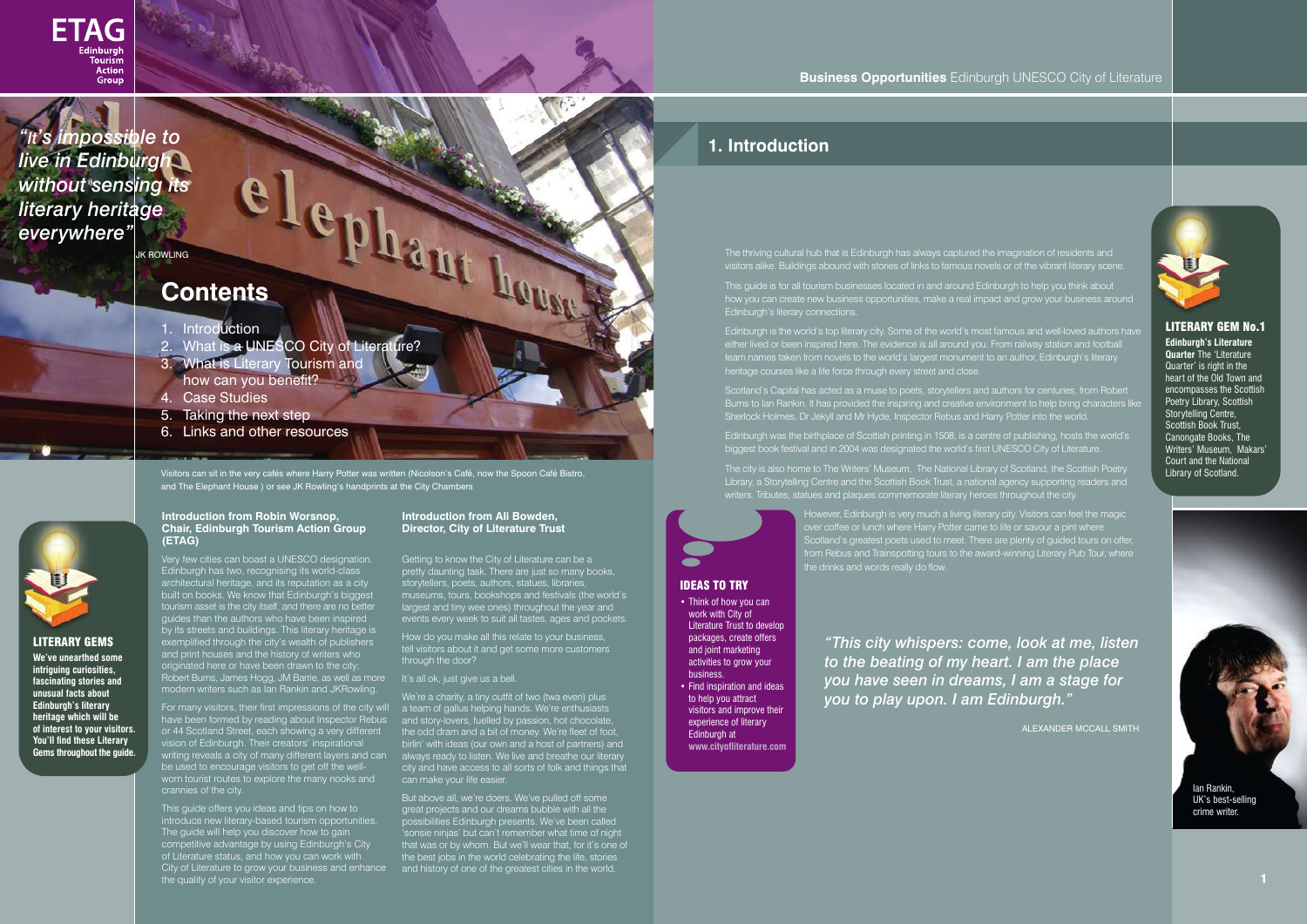#### **Edinburgh – a Literary Capital of the World**

Edinburgh was the world's first UNESCO City of Literature, awarded in 2004 in recognition of its literary heritage, vibrant contemporary scene and aspirations for its future. Edinburgh truly is a pioneer in the UNESCO Creative Cities network.

Cities like Melbourne, Iowa, Dublin and Reykjavik are now following our lead and have joined us to form a new global network of Cities of Literature. Many more are applying to join.

So what makes a literary city? Well, Edinburgh was chosen as the first UNESCO City of Literature because of our:

- Quality, quantity and diversity of publishing and editorial initiatives
- Quality and quantity of educational programmes
- Urban environment in which literature plays an
- integral part • Experience hosting literary events and festivals,
- promoting foreign and domestic texts • Libraries, bookstores and cultural centres
- 
- Active effort to translate literary works from diverse languages
- Use of new media to promote and strengthen the literary market

#### **The City of Literature Trust**

Edinburgh's UNESCO City of Literature Trust seeks to build on the honour conferred in 2004 by UNESCO, designating the city its first City of Literature. The vision is that Edinburgh will be recognised worldwide as a place of literature.

The City of Literature Trust is an independent organisation that works through partnerships. It provides a focus and co-ordination for literary activity, and reaches out to a wide audience to deliver clear benefits for the city and for Scotland.

The City of Literature Trust works closely with partner organisations to:

- Promote book culture in Edinburgh
- Encourage involvement in Scotland's literature
- Develop literary partnerships around the world
- Ensure that access to Edinburgh's literature is available to all
- Maximise tourism opportunities to be gained from being a UNESCO City of Literature

#### **Make Edinburgh's UNESCO City of Literature work for your tourism business**

Many visitors to Edinburgh experience the city even before they arrive. They will have heard or know about some of Edinburgh's authors, actors and attractions through books, television and film adaptations. As soon as visitors arrive, Edinburgh's literary links are all around them, embedded in the city's tourism appeal. Whether you are a small or large tourism business, there is an opportunity for you to offer visitors an experience that draws on our literary heritage and activity.

**Social Media:** The City of Literature Trust has a great following on Twitter: add it to your website. **@EdinCityofLit** 

Bring Edinburgh's stories to life for your guests!





#### **Working with the City of Literature Trust**

As an independent charity, The City of Literature Trust works to promote literary Edinburgh, champion Scotland's literature and develop international literary partnerships. They facilitate, animate and enable organisations to work together to promote literature and reading.

Specifically they develop and co-ordinate Edinburgh's **literary tourism** product, and in doing so, aim to promote Edinburgh as a global city of literature. To support and promote literary tourism, City of Literature hosts a regular programme of meetings and briefings to key tourism contacts in the city. These explore literary tourism opportunities and discuss how to support the development of collaborative promotions to increase visitor numbers.

- Tell your visitors about Edinburgh as a City of Literature and the literary things on your doorstep – you can make links to www.cityofliterature. com and other aspects listed in the working with the City of Literature resources section.
- Encourage more visitors to come by letting them take a free virtual tour of Edinburgh's amazing **literary and built heritage** - Stories in Stone: **http://www. visitscotland.com/ guide/scotlandfactfile/arts-culture/ literature/edinburghstories/**

• Give your visitors a copy of the Explore the City of Literature leaflet to start them on their literary journey. Contact City of Literature for free copies.

To keep track of what's going on in the City of Literature sign up for the free weekly What's On email bulletin. Just email **edinburgh@city ofliterature.com** with 'join What's On bulletin' to sign up.

**Contacts: Ali Bowden, Director: ali@cityofliterature.com Peggy Hughes, Communications Executive: peggy@cityofliterature.com - Tel: 0131 220 2970** 

#### **How they can help your business**

What is available to you? The City of Literature Trust have lots of free resources available now that you can tap into and promote to your guests.

#### **Resources:**

The City of Literature website **(www.cityofliterature.com):** This invaluable, free resource provides all the latest literary-themed information and activities for Edinburgh. These include:

- **• What's on in the City of Literature:** a free online listing of all literary events in the city each day. Use it to let guests and journalists know what's going on if they're interested in books. **• Edinburgh Quotes, Authors:** great for websites and journalists or as inspiration for
- artwork on wall
- **• Edinburgh Quotes, Books:** lines from books which talk about Edinburgh.
- **• Explore Leaflet:** a free walking trail of the literary gems on the Royal Mile, with information about Edinburgh as a City of Literature.
- **• Themed Itineraries:** a range of ideas on how to spend a day in literary Edinburgh. **• Film:** two free 4 minute films giving a flavour of literary Edinburgh, with author interviews, perfect content for your website.
- **• Podcasts:** a series of podcasts, written by an Edinburgh author and performed by actors, exploring the built and literary heritage of 10 locations along the Royal Mile.

#### **Free Virtual Trails**

A series of free online trails that reveal the hidden stories of literary Edinburgh – combining photos, quotes and nuggets of information. Arranged by author, books, location, theme and character, there's something for everyone. New trails will be launched each spring and autumn to tie in with promotions. Create a link to them from your website, tell visitors and visit yourself to uncover the literary gems on your doorstep.

New trails launching in the coming months include:

- Edinburgh Bookshops
- Enlightenment Edinburgh
- Robert Louis Stevenson
- Robert Burns
- Explore the City of Literature

**To find out more or link to these on your web site visit: www.cityofliterature.com/tourism**

#### LITERARY GEM No.3

**The Scots word Makar**  stresses the role of the poet or author as a skilled and versatile worker in the craft of writing. Edinburgh has adopted its own version of the Poet Laureate: Ron Butlin is the Edinburgh Makar. He accepts poetry commissions, gives speeches at public events, writes occasional poems, attends receptions, and gives talks and readings.





#### IDEAS TO TRY

#### IDEAS TO TRY





#### LITERARY GEM No.2

**National Geographic places Edinburgh as the number one literature city in the world.**

National Geographic Traveller published a list of the top 10 literary cities in the world to visit. Unsurprisingly given its literary heritage Edinburgh was awarded the number one place in the world to experience literature at its best. **http://www.travel. nationalgeographic.com/ travel/top-10/literarycities/** 

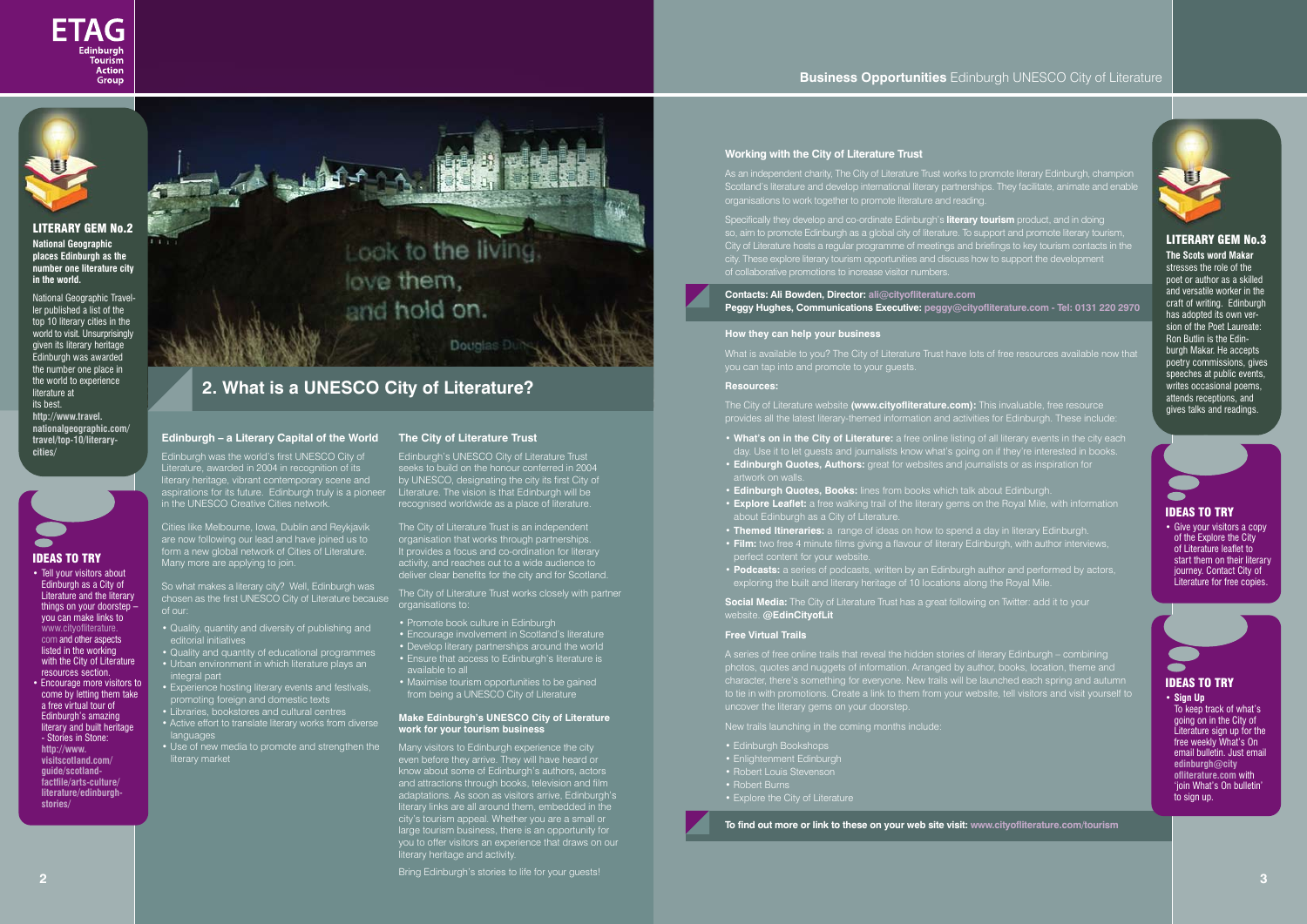#### **Literary Tourism?**

Literary tourists are specifically interested in how places have influenced writing and at the same time how writing has imagined or created a setting. Literary tourists really only need a novel and an inquisitive mind. However, the wide choice of literary guides, maps and tours available can help these visitors discover even more of Edinburgh's living literary heritage.

There are two types of literary tourists. The first is the **literary pilgrim** who makes a special trip to view places associated with a given author. Edinburgh has a number of literary societies with members channed or literary societies with members<br>ng to Edinburgh for events throughout the year. **Get in touch with them to see how you can work together or develop a promotional offer for their members.** The second type, and the vast majority, is the literary tourist for whom it's an aspect to their holiday which they discover once they arrive.

Get in touch with **City of Literature** for lots of ideas.<br>One of their main aims is to develop and coordinate One of their main aims is to develop and coordinate literary tourism to promote Edinburgh as a global city of literature.

Let your guests know about some of Edinburgh's top literary attractions and promote these on your website.

Edinburgh has always attracted large numbers of visitors because of its literary history. Recent years have also seen an increase in the number of younger visitors interested in contemporary authors. The city's designation as the world's first City of Literature has also helped the rise in literary tourism. One of the great things about Edinburgh is that it's very walkable: you can literally walk in the footsteps of famous authors past and present. Edinburgh Visitor Surveys show that 94% of leisure visitors enjoy walking around Edinburgh. They can combine their interest in Edinburgh's history and heritage with tracking down Rebus's Oxford Bar or the café where JK Rowling wrote Harry Potter. **4 5**

#### **Are you making the most of your literary city?**

While your café may not have witnessed the creation of a world-famous wizard and your pub isn't a fictional detective's favourite haunt, you can still find ways to grow your business from Edinburgh's literary heritage.

### **Business Opportunities** Edinburgh UNESCO City of Literature

**Things to know about your City of Literature Edinburgh's Literary Monuments and Places of Interest**

**POID YOU KNOW?**<br> *•The attraction of bother more than "The attraction of bookshops has always been that they offer more than their utilitarian function: the joy of browsing lovingly stacked shelves, unexpected reading tips and chance encounters make for a tactile and intellectual experience in its own right…"*  **Financial Times, 28 May 2011**

- Are you in a literary hotspot? Did a famous author live on your doorstep? Which books are right up your street? Explore your City of Literature through the stories it has inspired with an interactive map developed by Edinburgh City Libraries, which gives information on books based in Edinburgh **http://yourlibrary. edinburgh.gov.uk/fictionmap**
- Use the City of Literature trails or map to give your visitors a different way to see and explore Edinburgh.
- **Create a tailored walk from your** business to Edinburgh's literary monuments and places of interest.
- **The Writers' Museum and Makers' Court:** Housed off the Royal Mile in Lady Stair's Close, The Writers' Museum celebrates the lives of Robert Burns, Sir Walter Scott and Robert Louis Stevenson, and hosts permanent exhibitions to these three great Scottish literary figures, all of whom have strong Edinburgh connections. **www.edinburghmuseums.org.uk**
- **Scottish Storytelling Centre:** The world's first purpose-built centre for storytelling, halfway along the Royal Mile. The centre is open to the public and includes a café, theatre, Storytelling Court, library and a free child-friendly exhibition. **www.scottishstorytellingcentre.co.uk**
- **The Scottish Poetry Library:** Just off the Royal Mile down Crichton's Close, this awardwinning building is home to a huge selection of books and periodicals, a busy events schedule, changing exhibitions and now also the Edwin Morgan archive. **www.scottishpoetrylibrary.co.uk**
- **West Port:** Dubbed "Edinburgh's Soho", the West Port, packed with bookshops, is a lively and eclectic stretch just off the historic Grassmarket (which itself features taverns that have opened their doors to William Wordsworth, Robert Burns and Walter Scott).
- **The National Library of Scotland:** Scotland's copyright library has a treasure trove of papers, pamphlets, maps and artefacts documenting Scotland's rich history and culture. The visitor centre allows members of the public to browse the catalogue and see key items of NLS collections on display. **www.nls.uk**
- **Edinburgh Central Library:** Edinburgh's main public library, just off the Royal Mile. There is an amazing collection of books in the Scottish and Edinburgh collections, as well as exhibitions, the golden-domed reading room, free wi-fi and a year-round programme of free author events called Edinburgh Reads. **www.edinburgh.gov.uk/libraries**
- **John Murray Archive:** A hi-tech interactive exhibition that brings alive the treasure trove of papers and personal correspondence of the Scottish John Murray publishing house which published the likes of Lord Byron, Jane Austen, Charles Darwin and David Livingstone. **http://digital.nls.uk/jma**
- **The War Poets' Collection:** Edinburgh Napier University houses a special collection allowing visitors to gain an insight into the personal and social experiences of war through the words, memories, voices and objects that officers, medical staff and relatives left behind. **www2.napier.ac.uk/warpoets/**
- **Scott Monument:** Visitors are rewarded with a stunning view of the city as they climb the 287 steps to the top of the world's largest monument to an author, Sir Walter Scott.
- **Burns Monument:** Re-opened in 2009 following extensive restoration work, this Georgian neo-classical, circular monument honours Robert Burns, Scotland's National Bard. The Burns monument is on Regent Road and looks out to Arthur's Seat.









- Put the free City of Literature film on your website to attract literary visitors to your city.
- Poems on Pillows: place a poem on the pillows in guestrooms to link with a festival or event. The Scottish Poetry Library has an online search for a poem facility on their web site. **www.scottishpoetrylibrary. co.uk**



#### LITERARY GEM No.5

**Literary Guidebooks**  Have the following literary guidebooks on Edinburgh available for your guests:

**The Literary Traveller in Edinburgh** (Allan Foster); **Reading Round Edinburgh**  (Lindsey Fraser and Kathryn Ross); **The Edinburgh Literary Companion**  (Andrew Lownie).

Buy them online at **www.booksforscotland. com** or add the link to your website for guests keen to learn more.

Bookshop tourism describes a niche market. Bookshop tourists are defined as people who, when they travel, tour local bookshops to seek out guide books and other titles related to where they are visiting or to source books written by local authors. **There are about 50 bookshops in Edinburgh, with many located around West Port, just off the Grassmarket. Ask to be added to their mailing or email lists to help promote their author events and specialist evenings to your visitors.** 

#### IDEAS TO TRY

#### LITERARY GEM No.4

You and your visitors can get a free Robert Burns App for your iPhone, with more than 550 poems and love songs, complete with a useful glossary of terms to help interpret the Scots words. Go to: **http://bit.ly/yWh6GZ**

# **3. What is Literary Tourism and how can you benefit?**

#### IDEAS TO TRY



*"This city is so distinguished in literature and the arts, coming back to Edinburgh is to me like coming home"* CHARLES DICKENS

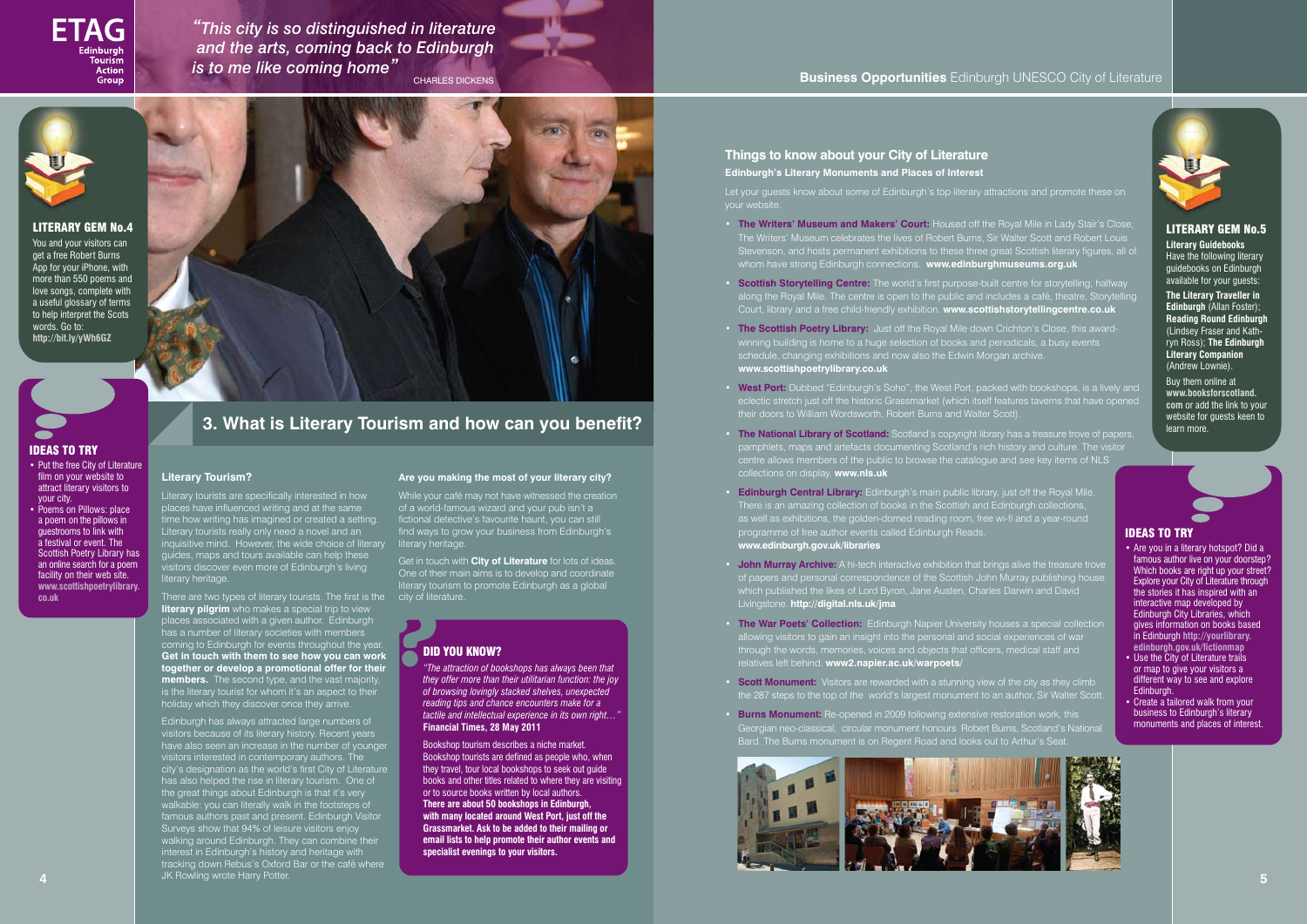



#### **Literary Festivals in and around Edinburgh**

Edinburgh's literature festivals play their own prominent part in the events calendar. They all have a database of supporters, venues, staff and volunteers, means of selling tickets and good local links with press and media. Make the most of these festivals and events. Could you work with them? Are you letting your visitors know about them?

**Edinburgh International Book Festival (August):** The Edinburgh International Book Festival is the largest and most successful event of its kind in the world. When Edinburgh becomes a 'Festival City' each August, the festival throws a spotlight on national and international literature with two-anda-half weeks of literary events.

#### **Contact: Amanda Barry: t: 0131 718 5636: Amanda@edbookfest.co.uk**

**Scottish International Storytelling Festival (October):** The Scottish International Storytelling Festival is Scotland's annual celebration of traditional and contemporary storytelling. The festival brings together artists and audiences from around Scotland and beyond for storytelling performances, thought-provoking talks, workshops, discussions, and fun, family activities.

**Portobello Book Festival (September):** This Edinburgh seaside lit-fest has previously included author appearances and talks on topics such as how to get children reading, and paths into e-publishing. Janice Galloway, Ed Hollis and Doug Johnstone have been among the authors appearing.

#### **Contact: portobellobookfestival@gmail.com**

**West Port Book Festival (October):** West Port Book Festival is a four-day programme of free book-related events concentrated on the cluster of second-hand and antiquarian book stores in Edinburgh's West Port, near the Grassmarket.

**Contact: Peggy Hughes: peggy@westportbookfestival.org**

**Edinburgh Independent & Radical Book Fair (October):** The Edinburgh Independent & Radical Book Fair run by the independent bookshop Word Power Books providing five days of

**Contact: 0131 662 9112; e: books@word-power.co.uk**

**World Book Day:** World Book Day is held every year. How can you use World Book Day as a marketing opportunity? What about giving your guests a complimentary book token? For more details go to **www. worldbookday.com ?**<br> **Prid Book** 

**Contact: Donald Smith: t: 0131 556 9579: e: donald@scottishstorytellingcentre.com**

**Lennoxlove Book Festival (November):** Lennoxlove Book Festival in the heart of East Lothian centres on a beautiful country house. The Dukes of Hamilton throw open Lennoxlove's doors to the public for author sessions in the Great Hall and Chapel, as well as in marquees on the lawns next to the house.

- Borders Book Festival • National Reading Group Day
- Summer Reading Challenge

**Contact: Paula Ogilvie: 07929 435575: info@lennoxlovebookfestival.com**

- Portobello Book Festival
- By Leaves We Live Artist Book Fair

**Linlithgow Book Festival (November):** Linlithgow Book Festival was founded in 2006. It aims to give readers and writers an opportunity to meet and exchange ideas in a relaxed setting in one of Scotland's most distinctive and historic towns.

**Contact: 01506 670268: admin@linlithgowbookfestival.org** 

**Edinburgh Literary Events Calendar**

#### • Get in touch with literary festivals and events to see how you can work with them and promote them on your website. Do you already work with City of Literature? If you do, then consider how you might benefit from a closer working relationship. If you have yet to contact them, discover how the City of Literature could help you access new markets.

- Join the City of Literature free weekly 'What's On' e-bulletin for the latest news about literary events. Could you put on your own event and promote it through the City of Literature Trust?
- Put a link on your website to Clicket: Edinburgh's central arts and ticketing portal, a great place to find out what's on in the city.

Literary events and festivals take place all year round at venues across Edinburgh: from storytelling and poetry events to exhibitions, book festivals, book launches and author readings. Including the Edinburgh International Book Festival, there are on average 90 literary events held each week in Edinburgh. Scotland has the most literary festivals per capita anywhere, with around 40 each year enjoying a combined audience of 400,000. No other nation turns out in such numbers to listen to writers, ask questions, discuss, and buy their books.

# *'One of the most vibrant and interesting places in the world"*

#### LITERARY GEM No.7

**Edinburgh Bookshops Virtual Trail:** Virtual trails are a great resource for visitors to the city and a great way for bookshops to raise their profile. An attractive virtual trail, free on the City of Literature website, provides information and images of Edinburgh's 46 bookshops

#### LITERARY GEM No.8

The Edinburgh International Book Festival website attracts 165,000 unique visits from over 170 countries. The festival itself welcomes 192,000 visitors, 51% of whom are from outside Edinburgh. Keeping your visitors informed of the wide range of events and festivals in your area, including any events and festivals in the city centre, will help them better plan their visit to Edinburgh.



**World Book Night:**

**www.worldbooknight.org** World Book Night is an annual event celebrated in the UK, Ireland and the USA. Work with your local bookshop to create an event.

#### **January**

• Burns Suppers • Burnsfest • National Storytelling Week

#### **February**

• City of Literature Campaign • National Libraries Day

#### **March**

• Edinburgh Book Fair • World Book Day

#### **April** • World Book Night

- **May** • Book Bug Day
- Literature Night

#### **June**

#### **August**

- Edinburgh International Book Festival
- Emerging Writers Programme
- Edinburgh Book Fringe
- Small Press & Zine Fair
- Inky Fingers Mini Fest

#### **September**

#### **October**

- Craigmillar Book Festival
- Scottish International Storytelling Festival
- Independent & Radical Book Fair
- I Tell-A-Story Day
- National Poetry Day
- West Port Book Festival
- Children's Book Week

#### **November**

- Lennoxlove Book Festival
- Robert Louis Stevenson Day
- Day of the Imprisoned Writer
- Linlithgow Book Festival
- National Book Week



#### LITERARY GEM No.6

**Scottish Parliament:** Visitors can read quotations from Scottish authors etched into the walls of the building.

**POD YOU KNOW?**<br>Dubbed "Edinburgh's<br>the West Port is a live Dubbed "Edinburgh's Soho", the West Port is a lively and eclectic stretch just off the Grassmarket with a variety of second-hand bookshops. The area hosts the annual West Port Book Festival with events taking place in the shops, churches, galleries and bars. It's a great place for visitors to explore another side to Edinburgh.

# ALEXANDER MCCALL SMITH

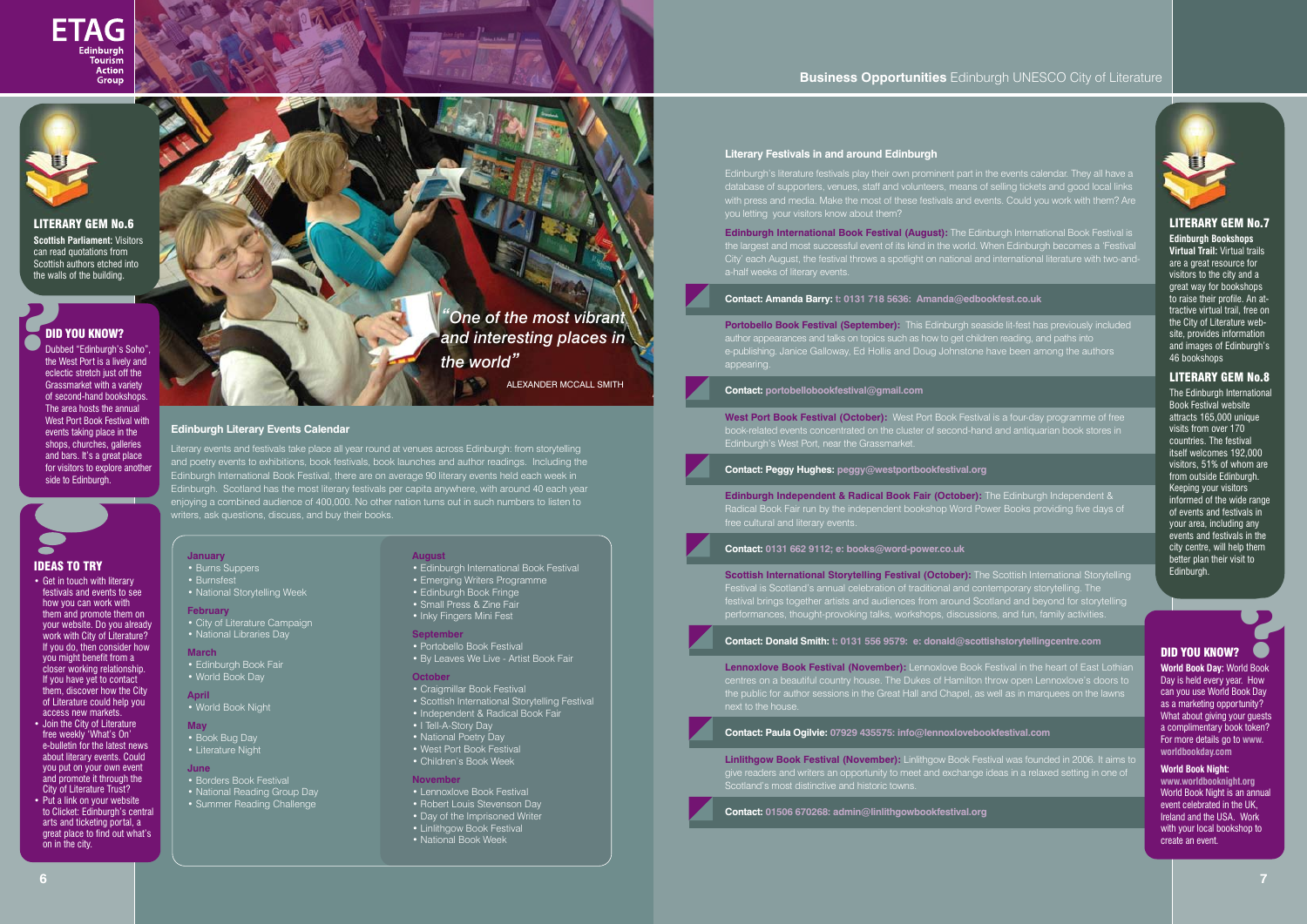



#### **Edinburgh Authors**



Edinburgh is renowned throughout the world for its writers, playwrights, storytellers and poets. Help bring the stories to life for your customers. People are fascinated by where authors lived and the places that inspired them. Your local knowledge will prove invaluable to visitors looking to find the connections. Here are just a few from Edinburgh's past and present.

#### **Books Set in Edinburgh**

Edinburgh has provided a novel setting for books old and new here are just a few:

- **• 'The Heart of Mid-Lothian' (1818), Sir Walter Scott:** probably the best known of Scott's Waverley novels, whose title refers to the city's old Tolbooth Prison.
- **'Kidnapped'(1886), Robert Louis Stevenson:** set in 18th-century Scotland, Stevenson's novel brings its historical drama thrillingly to life.
- **'The Prime of Miss Jean Brodie' (1961), Muriel Spark:** this wry and witty tale of an Edinburgh teacher's prime and fall is an unmissable read.
- **'A Good Hanging' (1992) Ian Rankin:** in the last 24 years, Rankin's Inspector Rebus novels have left no dark Edinburgh alleyways or secrets unexplored.
- **'Trainspotting' (1993), Irvine Welsh:** Welsh's cult novel shows Edinburgh life as lived by its underclass.
- **• '44 Scotland Street' (2005), Alexander McCall Smith:** the first in the series about the residents of a New Town address was first published in *The Scotsman* newspaper.
- **• 'One Good Turn' (2006), Kate Atkinson:** a jolly murder mystery set during the Edinburgh Festival, featuring former private investigator Jackson Brodie.
- **• 'One Day', (2009) David Nichols:** each chapter covers the lives of two individuals on 15 July, St. Swithin's Day, for twenty years. Now a major film with many scenes of Edinburgh.
- **• 'The Existential Detective' (2010), Alice Thompson:** the Edinburgh seaside resort of Portobello is the setting for this tale of love, incest and memory.

#### **Take a literary walk in Edinburgh**

Countless writers have lived and worked in **Edinburgh** over the centuries. Get to all the important literary sites on a city centre walk, or pick up a copy of the 'Explore the City of Literature on foot' leaflet so you can recommend locations to visitors.

- Offer a selection of books or films about Edinburgh for
- your guests to borrow. • Load a Kindle or e-reader with books about Edinburgh and Edinburgh guides for your guests to browse.
- • **Smart Phone Apps** Recommend apps on your website for visitors to download before they arrive. The City of Literature Trust launches its own free Edinburgh Bookshops app in Spring 2012 and the website has a list of links to apps by famous Edinburgh authors.

# **POLICY YOU KNOW?**<br>Arthur Conan Doyle v<br>born on 22 May 1859

- 1. Start on the High Street at **St Giles' Cathedral**, where there's a plaque commemorating the life of **Robert Louis Stevenson** (author of *Treasure Island*). He was born, raised and attended university in Edinburgh before living out his final years in Samoa. The huge west window of the Cathedral is inspired by the works of **Robert Burns**, Scotland's National Bard.
- 2. Continue down the Royal Mile to **St Mary's Street** where a plaque commemorates the visit in 1773 of **Dr Samuel Johnson**, the author of the first, authoritative dictionary of the English language.
- 3. Make your way up to the Tron Kirk and along South Bridge to the beautiful Old College buildings of the **University of Edinburgh**. Among the many noteworthy people educated here are famous writers such as **David Hume** (historian and philosopher), **Sir Arthur Conan Doyle** (creator of Sherlock Holmes), and **J. M. Barrie** (author of *Peter Pan*). More recent graduates include **Ian Rankin** (the modern crime novelist) and **Alexander McCall Smith** (author of *The No.1 Ladies' Detective Agency* and *44 Scotland Street* series).
- 4. Take a walk up **Chambers Street** and you'll find a plaque commemorating the birthplace in 1771 of **Sir Walter Scott**. Famous for writing books such as *Waverley, Rob Roy* and *Ivanhoe,* Scott is perhaps the most celebrated Scottish writer in Edinburgh. Scott never wandered far from here. He spent much of his childhood at 25 George Square (also marked with a plaque) and then went to the University of Edinburgh.
- 5. You can follow more of Scott's story around the city. Make for **George IV Bridge** and the **National Library of Scotland** with its original copies of important pieces of Scottish literature
- 6. At the Royal Mile end of George IV Bridge are **Lawnmarket** and **The Mound** where, down a narrow close, you'll discover **The Writers' Museum** and Makars' Court. The museum is inside the charming Lady Stair's House, which houses collections relating to the lives and works of Burns, Scott and Stevenson.
- 7. Head over **Princes Street** to **Castle Street**. At number 39 is a plaque and a seated statue of Sir Walter Scott above the door. (While you're there, take a look at number 30 where you'll also see a plaque commemorating the birthplace of **Kenneth Grahame**, author of '*The Wind in the Willows'.*)
- 8. Back on Princes Street again and the garden side is dominated by a huge **monument to Sir Walter Scott**. Sir Walter Scott sits under a 200-foot high canopy with Maida, his dog, at his feet, surrounded by 64 characters from his many books.
- 9. Carry on down Princes Street and along **Waterloo Place** until it becomes **Regent Road**. On the right is the **Robert Burns memorial**.
- 10.After all that walking, it's time for some refreshment. Stop off in **Young Street** at the Oxford Bar, Rebus's favourite pub.

#### IDEAS TO TRY

Arthur Conan Doyle was born on 22 May 1859 at Picardy Place. Doyle based Sherlock Holmes on Doctor Joseph Bell, a surgeon and teacher with whom he had studied while attending Edinburgh University. Create your own Sherlock Holmes murder mystery event or work with other tourism businesses in your area to put together exclusive offers.



#### DID YOU KNOW?

#### **The Elephant House, 21 George IV Bridge:**

**Spoon Cafe Bistro, 6a Nicolson Street:** Used to be known as Nicolson's Cafe famous for being one of the places where J.K. Rowling wrote much of the first book in the Harry Potter series. **?**

Made famous as the place of inspiration to writers such as J.K. Rowling, who sat writing much of her early novels in the back room overlooking Edinburgh Castle. Ian Rankin and Alexander McCall-Smith, have also been seen there.

#### DID YOU KNOW?

The Stevenson House, one of Edinburgh's most unusual hospitality venues, is the former Edinburgh home of Robert Louis Stevenson. Visitors have the opportunity to stay in the Stevenson House on a bed and breakfast basis or use it as a venue for hosting lunches, dinners, receptions and conferences. **www.stevenson-house.co.uk** 



#### **EDINBURGH AUTHORS PAST**

- **• Sir Arthur Conan Doyle Edinburgh-born** creator of Sherlock Holmes
- **• Robert Louis Stevenson** a novelist, poet, essayist who wrote fondly
- of Edinburgh **• Sir Walter Scott**
- a novelist, poet and critic born in Edinburgh **• Kenneth Grahame**
- Edinburgh-born author of 'The Wind in the Willows' **• Ian Rankin** • **James Boswell** author and biographer of Samuel Johnson
- **• Muriel Spark** author of 'The Prime of Miss Jean Brodie'
- **• Norman MacCaig** Edinburgh-born, widely known as the grand
- old man of Scottish poetry **• Margaret Oliphant** novelist, biographer and historian, Edinburgh's
- first full-time woman of letters
- **• Nigel Tranter** Scottish historian and author, lived in Edinburgh
- **• Robert Fergusson**
- poet, born in Cap and Feather Close, off Edinburgh's Royal Mile

#### **EDINBURGH AUTHORS PRESENT**

- **• J. K. Rowling**
- surely needs no introduction. Her story has been told countless times
- **Irvine Welsh**
- Leith-born novelist and author of 'Trainspotting' **• Alexander McCall Smith**
- author of 'The No. 1 Ladies' Detective Agency' series of books
- author of the Inspector Rebus series of crime novels
- **• Tessa Ransford**
- poet and founder of the Scottish Poetry Library **• Candia McWilliam**
- novelist, born in Edinburgh
- **• Maggie O'Farrell** novelist, living in Edinburgh
- **• Kate Atkinson**
- born in Yorkshire and now lives in Edinburgh **• Iain Banks**
- novelist and sci-fi writer
- **• Paul Johnston** award winning crime writer and poet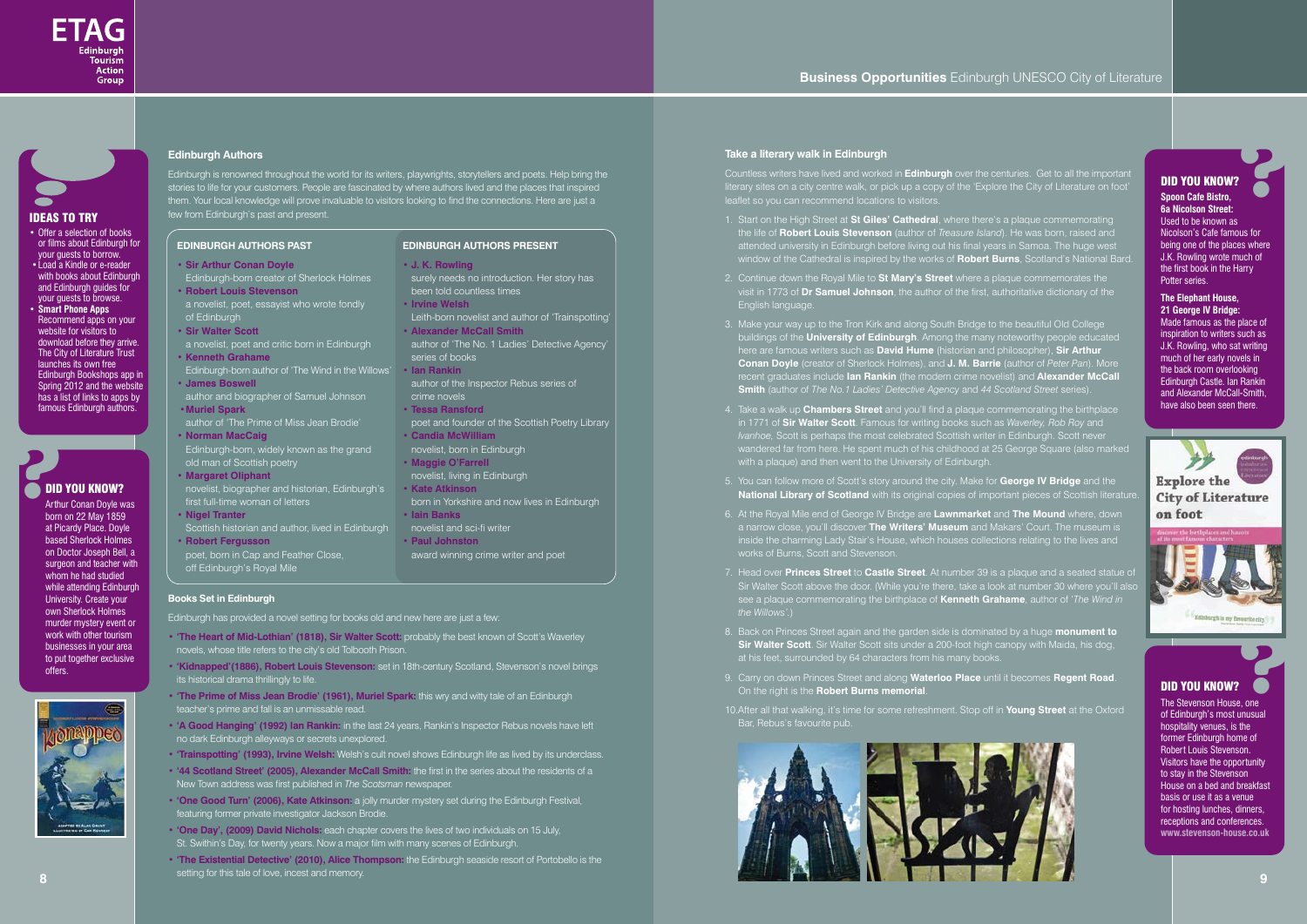Every tourism business has the opportunity to benefit from Edinburgh's City of Literature designation by making visitors more aware of Edinburgh's literary heritage. Dates of key literary events do not move much from year to year, which fits with the need for tourism businesses planning ahead. Partnering with tour operators, hotels and B&Bs is a great way of working together to promote Edinburgh as a literary city. Here are a few examples of how Edinburgh's tourism businesses are collaborating.

#### **Step into a Guided Tour**

Edinburgh has some of the best, liveliest and most informative tours your visitors are ever likely to come across. Literary tours, which celebrate Edinburgh and Scotland's famous literary figures, run all year round. From plays to poetry, historical novels to thrillers and personal diaries to diatribes, a tour provides visit with the historical background, strange tales and quirky quips that lie behind famous works of literature.

Suggest these tours to your guests to experience Edinburgh's literary heritage first hand.

- **• Edinburgh Book Lovers' Tour www. edinburghforgroups.com**
- **• Literary Pub Crawl www.edinburghforgroups.com**
- **• Rebus Tours www.rebustours.com**
- **• The Edinburgh Literary Pub Tour www.edinburghliterarypubtour.co.uk**
- **• Mercat Tours – Writers by the Mile www.mercattours.com**

#### **Mercat Tours and Hotel du Vin A Meeting, A Murder, A Meal and A Movie**

Previously…Scotland's History Festival is Edinburgh's newest festival. They brought together a number of businesses and created literary based events which were promoted as part of the 2011 **Hamber of businesses and**<br>. Scotland's History Festiva

Mercat Tours and Hotel du Vin collaborated to market the hotel's Burke and Hare private dining room, using the story of the notorious murder case. Making full use of Mercat's knowledge, expertise and performers, an event was developed depicting the fictional trial of Dr Knox, the surgeon accused of accepting the murdered corpses from Burke and Hare. The launch of 'The Trial of Dr Knox' in 2010 was timed to coincide with both Halloween and the cinema release of the film, 'Burke and Hare' to maximise profile and publicity for the event through customer databases, social media networks and PR contacts. Taking the colourful literary characters of the city and bringing them to life in one of its exclusive venues is a rare gift that Edinburgh offers businesses. Since **'The Trial of Dr Knox'** was launched, Mercat Tours and Hotel du Vin have developed, promoted and run a sell-out **Burns Evening.** With a sound knowledge and trust in the relationship and operating model, they continue to work closely to the advantage of both.

**Sir Ernest Shackleton Supper:** Explorer Sir Ernest Shackleton moved to 14 South Learmonth Gardens in Edinburgh in 1904 to take up his position with the Royal Scottish Geographical Society. His former home is today part of Channings Hotel. The **Edinburgh Collection** and **Previously… Scotland's History Festival** hosted a Shackleton-themed dinner with Antarctic explorer Stephen Venables as a spea

#### **The Scottish Storytelling Centre and The Waverley Bar - The Guid Crack Club**

The Guid Crack Club meets on the last Friday evening of the month in the top room of The Waverley Bar in St Mary's Street, just off the Royal Mile. Following a traditional storytelling format, the evening's host welcomes everyone and provides the first story or song. Guest storytellers contribute and it's open to everyone else present to join in or just enjoy the crack. For information on how your visitors can experience real Scottish storytelling, contact the Scottish Storytelling Centre.

#### **Business Opportunities** Edinburgh UNESCO City of Literature



#### DID YOU KNOW?

The City of Edinburgh's network of 28 libraries run free book events each month under the banner 'Edinburgh Reads' and the libraries have free wifi. Great for visitors to drop in an explore the city through books or online.



#### **Previously… Scotland's History Festival**

The **Edinburgh Collection** and **Previously… Scotland's History Festival** worked together to deliver five events over the course of the Festival, all of which were a great success in bringing visitors to the hotels.

> VisitScotland statistics show that 20% of visitors book their trip as a result of seeing Scotland in movies or on television. Edinburgh's literary heritage and historic locations ensure its regular starring appearance in films and programmes of stories set in and around the city. Promote these film and TV locations to your guests. To find out which film & TV productions have been filmed in Edinburgh, go to **http://www.edinfilm.com/**  and promote your proximity to these film and TV locations. **8**<br>**8**<br>**8**<br>**8**<br>**8**<br>**8**<br>**8**<br>**8**

**At Home with Hume:** Philosopher David Hume was a colossus of the Scottish Enlightenment. 'At Home with Hume' was a dinner with a difference, using recipes from a 1755 cookbook to recreate a dinner of which Hume would have been proud. The evening was hosted by Professor Susan Manning, Director of The Institute for Advanced Studies in the Humanities, who brought

Such was the success of the events The **Edinburgh Collection** and **Previously… Scotland's History Festival** are planning future collaborations.

**Contact: Susan Morrison / Ian Harrower: www.historyfest.co.uk**

#### **RLS Day**

Launched in 2010, RLS Day celebrates the birthday of world-famous author and Edinburgh lad, Robert Louis Stevenson (RLS). From chalking his words onto pavements across the city, to school competitions, to evening events with famous guests. Organised by City of Literature Trust and Edinburgh Napier University, and following in the footsteps of the massive celebration in Dublin that is Blooms Day, RLS Day is set to grow each year.

#### **Burnsfest**

programme of Robert Burns related events. These included storytelling, music, songs and haggis for people who know everything, a little or not a lot about Scotland's favourite son. There was also a Burns Family Festival Day; a fun-packed day for all the family! Interactive stories, music, song and laughter, all inspired by Robert Burns, welcomed friends from Scotland and all over the world!

#### **What others are doing**

#### **Wallander walks in Ystad**

Ystad is a small town, situated in southern Sweden. It is the scene of Henning Mankell's detective novels and the location used for the BBC drama series. Ystad is now a "crime scene", and the local tourist board is maximising this to attract curious visitors. The "Wallander Studio" is now a tourist attraction, which includes Wallander's apartment, the police station and the forensic lab. Visitors see examples of film sets and shots, and a guidebook takes visitors through the town pointing out the whereabouts of Wallander's daily routes, the café, the beach and crime scenes on the town square and other locations. **http://www.wallander.ystad.se/en**

#### **Favourite Sons**

Robert Louis Stevenson isn't "from" Saint Jean-du-Gard, but he ended his famous *Travels With a Donkey* there in 1878. The town still honours him, with plaques, fountains and marketing tie-ins for cafés, hotels and shops. A Stevenson Trail has also been developed: **www.gr70-stevenson. com/en/trail1.htm**

#### IDEAS TO TRY

- Keep a stock of the literary tour brochures for your guests.
- Could you work in partnership with some of these tour companies to offer a literary-themed lunch or dinner as part of the tour? If you're a bookshop, could you add value to the tours?
- City of Literature website has a series of free virtual trails for tourists. These include quotes, photos, audio and video links – there is also the facility to create a print version so your guests can walk the trail themselves.





#### LITERARY GEM No.9

**A Traveller's Guide to Literary Scotland:** This guide details 60 places to visit in Scotland associated with writers and their works: writers' homes, birthplaces, graves, theatres, writers' museums and locations vividly described in novels and poems. Stocked by Waterstones in all their Scottish branches, it is also available to download from the VisitScotland website or in hard copy from Visitor Information Centres. Download the quide at **http://www.visitscotland. com/repository/pdfs/ literary-scotland**



# **4. Case Studies**



# *"Edinburgh remains a city of the mind, a writer's city"*

IAN RANKIN

#### DID YOU KNOW?

#### IDEAS TO TRY

• Various Burns Suppers, ceilidhs and similar celebrations take place in Edinburgh to celebrate the birth date of Scotland's National Bard, Robert Burns. Create your own Burns Supper or work with a business to promote their Burns Supper.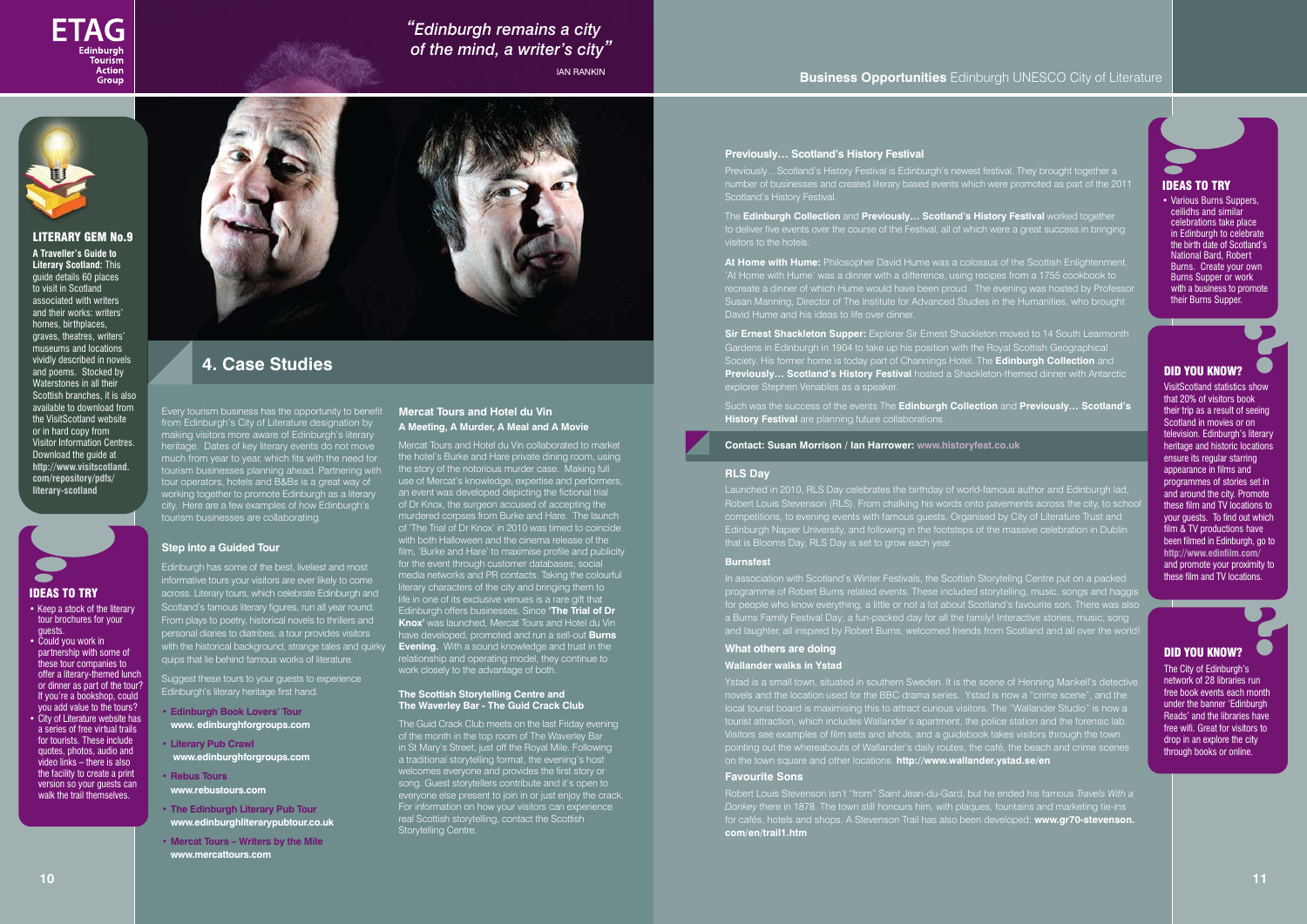#### **Business Opportunities** Edinburgh UNESCO City of Literature

#### **Literary Organisations**

**The Writers' Museum www.edinburghmuseums.org.uk**



**City of Literature Trust www.cityofliterature.com Books From Scotland www.booksfromscotland.com Edinburgh International Book Festival www.edbookfest.co.uk Book Festivals Scotland wwwbookfestivalsscotland.com CREAT CONSUMING CONSUMING CONSUMING CONSUMING CONSUMING CONSUMING CONSUMING CONSUMING CONSUMING CONSUMING CONSUMING CONSUMING CONSUMING CONSUMING CONSUMING CONSUMING CONSUMING CONSUMING CONSUMING CONSUMING CONSUMING CONSU Scottish Poetry Library www.scottishpoetrylibrary.co.uk Publishing Scotland www.publishingscotland.org Scottish Storytelling Centre www.scottishstorytellingcentre.co.uk Central Library www.edinburgh.gov.uk/libraries National Library of Scotland www.nls.uk**

**Scottish Book Trust www.scottishbooktrust.com**

**VisitScotland www.visitscotland.org**  www.tourism-intelligence.co.uk

**Literary Tours Edinburgh Book Lovers' Tour www.edinburghforgroups.com Literary Pub Crawl www.edinburghforgroups.com Rebus Tours www.rebustours.com The Edinburgh Literary Pub Tour www.edinburghliterarypubtour.co.uk**

**Trainspotting Tours www.leithwalks.co.uk Writers By The Mile www.mercattours.com** 

#### **Tourism Organisations**

**Edinburgh Tourism Action Group www.etag.org.uk Marketing Edinburgh www.marketingedinburgh.org Edinburgh World Heritage www.ewht.org.uk City of Edinburgh Council www.edinburgh.gov.uk**

**Scottish Enterprise Tourism Innovation Fund and Scottish Enterprise Tourism Innovation Toolkit**

**12 13 To find out more, or for information on how to apply, go to: http://www.scottishenterprise.com/your-sector/tourism/how-we-can-help/tourism-innovation.aspx and select Tourism Innovation Fund (TIF)**

**Tourism Innovation Fund**

The Tourism Innovation Fund (TIF) provides matched funding of up to £30,000 and professional oneto-one advice to help develop and commercialise the very best, innovative tourism ideas.

- TIF support is allocated via a competitive judging process. Successful projects will demonstrate industry-level tourism innovation combined with a real potential to achieve significant business growth as a result (for example, generating higher tourism spend; increasing overnight visitor numbers; getting visitors to stay longer; or extending the season beyond peak months).
- The intention is for winning projects to become exemplars for Scottish tourism innovation and where possible, be developed into case studies to help stimulate further innovation throughout
- The innovative idea could be based on a product, service or business process. Financial support from TIF can contribute to costs incurred in the development of an idea; for example, market research, producing samples, feasibility studies or preparing for market launch.

#### **Work with the City of Literature Trust to grow your business**

Edinburgh's literary tourism is an integral part of the city's tourism appeal. With so much on offer for the visitor, you need to consider how you can best use the UNESCO City of Literature status to grow your business.

**POID YOU KNOW?**<br>
Surgeons' Hall Museu<br>
The History of Surger Surgeons' Hall Museum The History of Surgery Museum has letters, artworks, objects and film drawing together the many connections between Edinburgh, medicine and the work of Arthur Conan Doyle. The exhibition focuses especially on Conan Doyle's relationship to Joseph Bell, who later became President of the Royal College of Surgeons of Edinburgh. It was Bell's analytical mind and keen powers of observation which led Conan Doyle to write 'It is most certainly to you that I owe Sherlock Holmes'. Could you work in collaboration with other businesses to create a Sherlock Holmes offer, or signpost your visitors to include a visit to this museum?

#### **<sup>2</sup>** DID YOU KNOW?

• VisItors need lots of information on how to get around and what to do and see. City of Literature has a wide range of information, images and interesting facts that you can use on your website and other marketing material. Go to **www.cityofliterature.com**

The 'sonsie ninjas' - that's Ali and Peggy with their team of gallus helping-hands are there to inspire you with ideas to attract and improve your visitors' experience. They will help you discover how to gain competitive advantage by using Edinburgh's City of Literature status, and how you can work with the City of Literature Trust to introduce new literary tourism opportunities.

Are you already working with the City of Literature Trust? If you are, then consider how you might benefit from a closer working relationship. If you have still to contact them, then take the next step: get in touch to find out how they can help.

#### **Contacts: Ali Bowden, Director:**

**ali@cityofliterature.com**

**Peggy Hughes, Communications Executive: peggy@cityofliterature.com Tel: 0131 220 2970 Web: www.cityofliterature.com**

#### IDEAS TO TRY

- Try some or all of these to help your business: 1. Contact City of Literature Trust to find out how they can help you and what resources are available for you.
- 2. Find out more about what Edinburgh has to offer as UNESCO City of Literature to enable you to recommend the hidden gems to your visitors.
- 3. Look for like-minded businesses and develop collaborative marketing activity to promote Edinburgh's City of Literature status. Partnering with tour operators, hotels and B&Bs may prove productive.
- 4. Promote films and books located in Edinburgh to attract a wider audience.
- 5. The dates of the literary events do not change much from year to year, which fits with the need for tourism businesses to plan ahead. Promote these events and dates to your visitors.
- 6. Literary festivals and events are an appealing and lively addition to Edinburgh's tourism product. Include the City of Literature status on your marketing and promotional material.
- 7. Create your own literary trail using your business as the starting point.

# **5. Taking the next step**

There are six other Business Opportunity Guides with information and facts on Edinburgh tourism. These have benefitted many tourism businesses in Edinburgh. All are available to download from **www.etag.org.uk**



#### IDEAS TO TRY

# **6. Links and other resources**



*"Edinburgh is a city of books and learning, open to all knowledge"*

DAME MURIEL SPARK